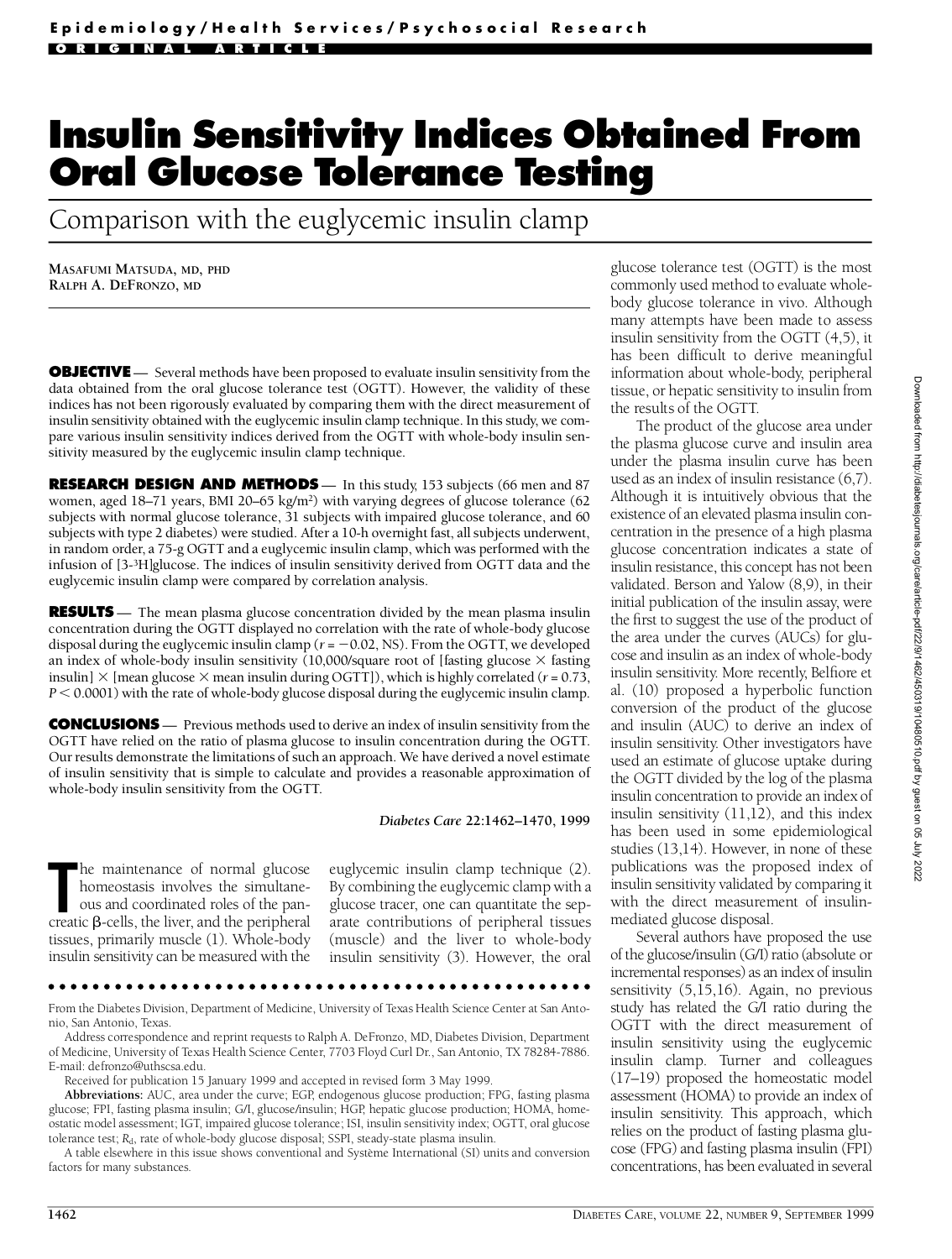**Table 1—***Subject characteristics*

|                          | Normal     | IGT         | Diabetic.    | Total       |
|--------------------------|------------|-------------|--------------|-------------|
| n(M/F)                   | 62(25/37)  | 31(8/23)    | 60(33/27)    | 153 (66/87) |
| Age (years)              | $37 \pm 2$ | $40 \pm 2$  | $50 \pm 1$   | $43 \pm 1$  |
| BMI (kg/m <sup>2</sup> ) | $29 \pm 1$ | $31 \pm 1$  | $33 \pm 1$   | $31 \pm 1$  |
| $FPG$ (mg/dl)            | $93 \pm 1$ | $96 \pm 1*$ | $149 \pm 5*$ | $116 \pm 3$ |
| $FPI(\mu U/ml)$          | $11 \pm 1$ | $14 \pm 1*$ | $18 \pm 1*$  | $14 \pm 1$  |

Data are means  $\pm$  SEM.  $*P$  < 0.001 vs. subjects with normal glucose tolerance.

recent publications (20,21) and has been shown to provide a reasonable estimate of tissue sensitivity to insulin. Based on the aforementioned problems in assessing insulin sensitivity from the plasma glucose and plasma insulin concentrations in the fasting state and during the OGTT, it is surprising that so few studies have attempted to validate these indices by comparing them with insulin sensitivity measured directly with the euglycemic insulin clamp technique.

In this study, we propose a simple index of whole-body insulin sensitivity derived from the OGTT. This index represents a composite of both hepatic and peripheral tissue sensitivity to insulin. We also evaluated previous indices derived from FPG and FPI concentrations during the OGTT by comparing them with the rate of insulin-mediated glucose disposal during the euglycemic insulin clamp.

## **RESEARCH DESIGN AND METHODS**

# **Subjects**

In this study, 153 subjects with varying degrees of glucose tolerance underwent a euglycemic insulin clamp study (2) and a 75-g OGTT. Subjects were divided into three groups (normal glucose tolerance,  $n =$ 62; impaired glucose tolerance [IGT], *n* = 31; and type 2 diabetes,  $n = 60$ ) based on the new criteria of American Diabetes Association (22). As a whole, the subjects had a wide range of obesity, with BMI varying from 19.9 to  $64.5 \text{ kg/m}^2$ . Of the subjects with normal glucose tolerance, 24 had a  $BMI < 27$  kg/m<sup>2</sup>; 6 of the subjects with IGT had a BMI  $\leq$ 27 kg/m<sup>2</sup>, and 11 of the diabetic subjects had a BMI  $\leq$ 27 kg/m<sup>2</sup>. The characteristics of the study population are shown in Table 1. None of the diabetic patients were treated with insulin, metformin, or troglitazone. For subjects who were taking sulfonylureas, the medication was stopped 2 days before the study. Subjects were not taking any other drugs known to affect glucose tolerance. All studies were carried out at the Clinical Research Center of the University of Texas Health Science Center at San Antonio. The study p rotocol was approved by the Institutional Review Board of the University of Texas Health Science Center at San Antonio, and informed written consent was obtained from each subject before participation.

# Euglycemic insulin clamp

After a 10- to 12-h overnight fast, subjects were admitted to the Clinical Research Center at 7:00 A.M. A polyethylene cannula was inserted into an antecubital vein for the infusion of all test substances. A second catheter was inserted retrogradely into an ipsilateral wrist vein on the dorsum of the hand for blood sampling, and the hand was kept in a heated box at 65°C. A prime (20 µCi) continuous  $(0.2 \mu\text{Ci/min})$  infusion of  $[3\text{-}3\text{H}]$  glucose (DuPont-NEN, Boston, MA) was given for 120 min. In diabetic subjects, the prime was increased in proportion to the elevation in FPG concentration as follows: 20  $\mu$ Ci  $\times$ FPG/90 mg/dl. During the last 30 min of the basal equilibration period (120 min in control and IGT subjects, 180 min in type 2 diabetic subjects), plasma samples were taken at 5- to 10-min intervals for determination of plasma glucose and insulin concentrations and tritiated glucose radioactivity. After the basal equilibration period, insulin was administered as a prime continuous infusion at the rate of 40 mU  $\cdot$  m<sup>-2</sup>  $\cdot$  min<sup>-1</sup> for 120 min as previously described (2). The plasma glucose concentration was measured every 5 min after the start of the insulin infusion, and a variable infusion of 20% glucose was adjusted based on the negative feedback principle to maintain the plasma glucose level at 90 mg/dl with a coefficient of variation <5%. Plasma samples were collected every 15 min from 0 to 90 min and every 5–10 min from 90 to 120 min for determ ination of plasma glucose and insulin concentrations and tritiated glucose radioactivity.

# OGTT

At  $8:00$  A.M., after a  $10$ - to  $12$ -h overnight fast, subjects received a 75-g OGTT. Blood samples were taken at  $-30$ ,  $-15$ , 0, 30, 60, 90, and 120 min for the measurement of plasma glucose and insulin concentrations.

## Analytical determinations

Glucose was analyzed with a Beckman II glucose oxidase analyzer (Fullerton, CA). Plasma insulin (Coat A-Coat; Diagnostic Products, Los Angeles, CA) concentration was measured by radioimmunoassay. Plasma [3-3H]glucose radioactivity was determined with a Beckman LS5000 LE liquid scintillation counter (Fullerton, CA) after deproteinization (Somogyi procedure) of plasma samples and evaporation of  ${}^{3}H_{2}O$ . Glucose metabolism during the basal state and during the euglycemic insulin clamp was determined with Steele's non–steady-state equation (23) and a distribution volume of 0.65. Endogenous glucose production (EGP) rate was calculated by subtracting the exogenous glucose infusion rate from the rate of total glucose appearance.

# Calculations

The direct measurement of hepatic insulin sensitivity is based on the following logic. In the postabsorptive state, the higher the EGP and the higher the FPI concentration, the greater the severity of hepatic insulin resistance. Because >75% of EGP originates in the liver (24), we use EGP and hepatic glucose production (HGP) interchangeably in the following discussion. Conversely, the inverse of the product of EGP and FPI provides a direct measure of hepatic insulin sensitivity, and the following can be developed:

Hepatic insulin sensitivity = 
$$
\frac{1,000}{EGP \times FPI}
$$
 (1)

where  $1,000$  simply represents a constant that allows one to obtain numbers ranging from  $0$  to  $10$ .

In the postabsorptive state, most glucose uptake occurs in insulin-independent tissues (25–28). Consequently, the FPG concentration is largely determined by the rate of basal EGP. Therefore, Eq. 2 can be rewritten as follows:

Hepatic insulin sensitivity = 
$$
\frac{k}{\text{FPG} \times \text{FPI}}
$$
 (2)

Downloaded from http://diabetesjournals.org/care/article-pdf/22/9/1462/450319/10480510.pdf by guest on 05 July 2022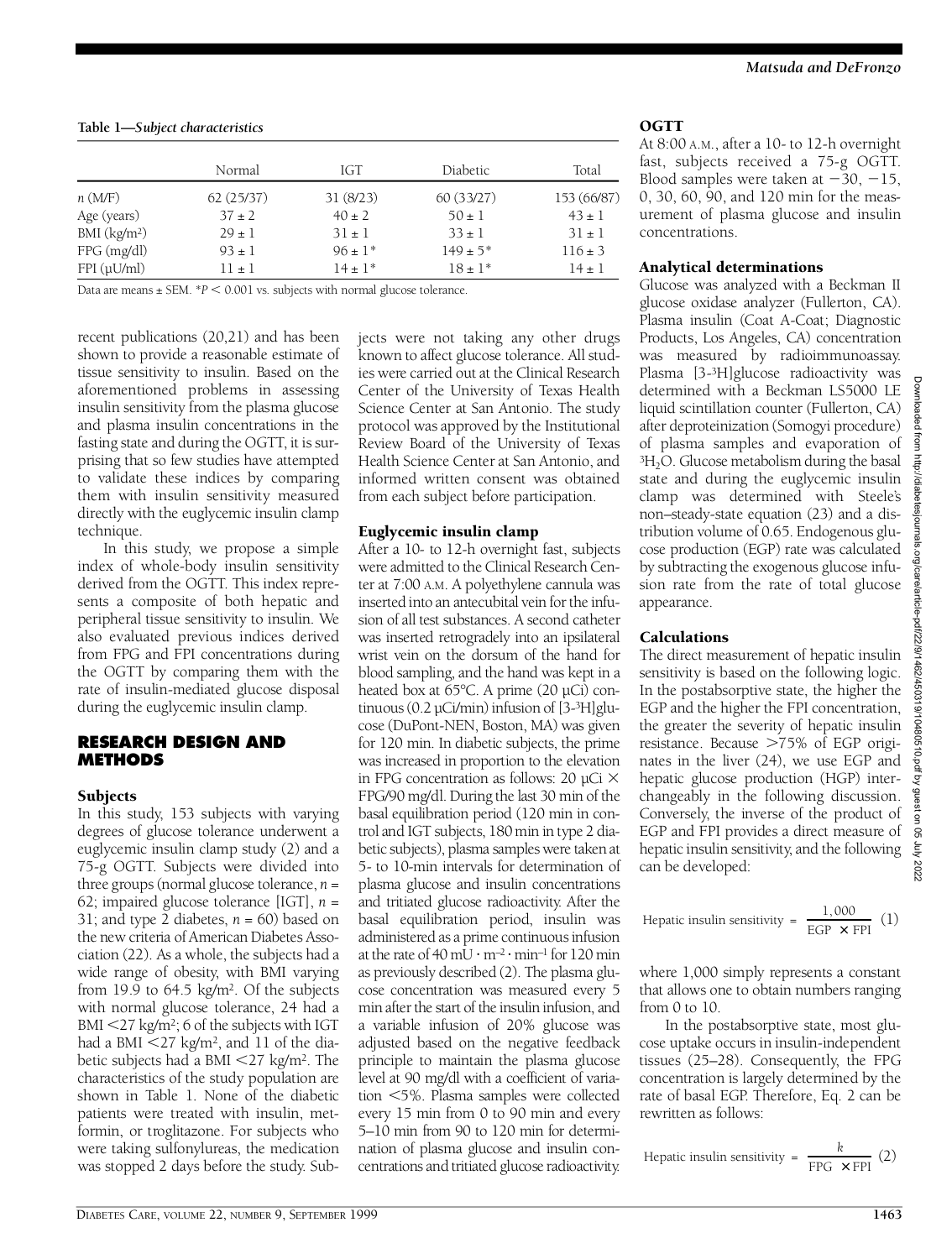It should be noted that Eq. 2 is mathematically equivalent to the reduced formula of the HOMA model (17) where  $k = 22.5 \times$ 18. We will refer to this insulin sensitivity index (ISI) as ISI(HOMA).

During the euglycemic insulin clamp, whole-body glucose disposal (R<sub>d</sub>) was measured directly from the tritiated glucose turnover data. The direct measure of whole-body insulin sensitivity during the insulin clamp is calculated as follows:

$$
R_{\rm d} \div \text{SSPI}
$$

 $(3)$ 

where SSPI is the steady-state plasma insulin concentration during the last 60 min of the insulin clamp.

During the oral glucose load, the supp ression of HGP is much less complete than during the euglycemic insulin clamp (29). Thus, insulin sensitivity during the oral glucose load approximately equally re flects both suppression of HGP and glucose disposal by all tissues in the body (30). It follows that the more resistant the liver and peripheral tissues are, the greater the rise will be in mean plasma glucose concentration during the OGTT. Therefore, whole-body insulin sensitivity during the OGTT is inversely proportional to the p roduct of the mean plasma insulin and mean plasma glucose concentrations. A composite measure of whole-body insulin sensitivity that encompasses both hepatic and peripheral tissues can be derived by combining the preceding ISI during the OGTT with that obtained during the basal state (Eq. 1); the latter primarily reflects hepatic insulin sensitivity. This composite whole-body ISI during the OGTT [ISI(composite)] is shown by the following:

 $(4)$ 10, 000  $FPG \times FPI) \times$ (Mean OGTT glucose concentration × mean OGTT insulin concentration)

where  $10,000$  simply represents a constant that allows one to obtain numbers ranging from 0 to 12. Square-root conversion was used to correct the nonlinear distribution of values.

The above index of whole-body insulin sensitivity during the OGTT was compared with the measurement of insulin-mediated glucose disposal divided by the SSPI concentration during the euglycemic insulin clamp. We also determined the OGTT-derived ISI (glucose



Figure 1—*Plasma glucose (*A*) and insulin (*B*) concentrations during an OGTT performed in subjects with normal glucose tolerance, IGT, and type 2 diabetes. Data are means ± SEM.*

uptake/[mean plasma glucose  $\times$  log mean plasma insulin]) advocated by Cederholm and Wibell (12) for comparison. We have referred to this as the ISI(Ceder). In the preceding equation, glucose uptake during the OGTT is estimated to be the difference between the oral glucose load and the glucose remaining in the glucose space as indicated by the difference between the FPG and 2-h plasma glucose concentrations. The glucose space was calculated as  $0.19 \times$  body weight. To adjust for the influence of different plasma glucose levels, the estimated glucose uptake rate was divided by the mean plasma glucose concentration from 0 to 120 min.

Recently, Belfiore et al. (10) proposed a new ISI that is a hyperbolic function of the p roduct of the mean plasma glucose and insulin concentrations during the OGTT. This ISI yields a range of 0–2 and is calculated as follows:

| Mean OGTT glucose concentration x |  |  |
|-----------------------------------|--|--|
| mean OGTT insulin concentration   |  |  |
|                                   |  |  |

where  $C$  is a constant. We refer to this index as ISI(Bel).

All data are expressed as the mean  $\pm$ SEM. Correlation analyses were performed with standard equations (StatView for Windows 5.0; SAS Institute, Cary, NC).

#### **R E S U LT S**

#### OGTT: Plasma glucose and insulin concentrations

The plasma glucose and insulin levels during the OGTT in control, IGT, and diabetic subjects are presented in Fig. 1. In IGT subjects, the plasma insulin concentrations at 30 and 60 min were similar to those in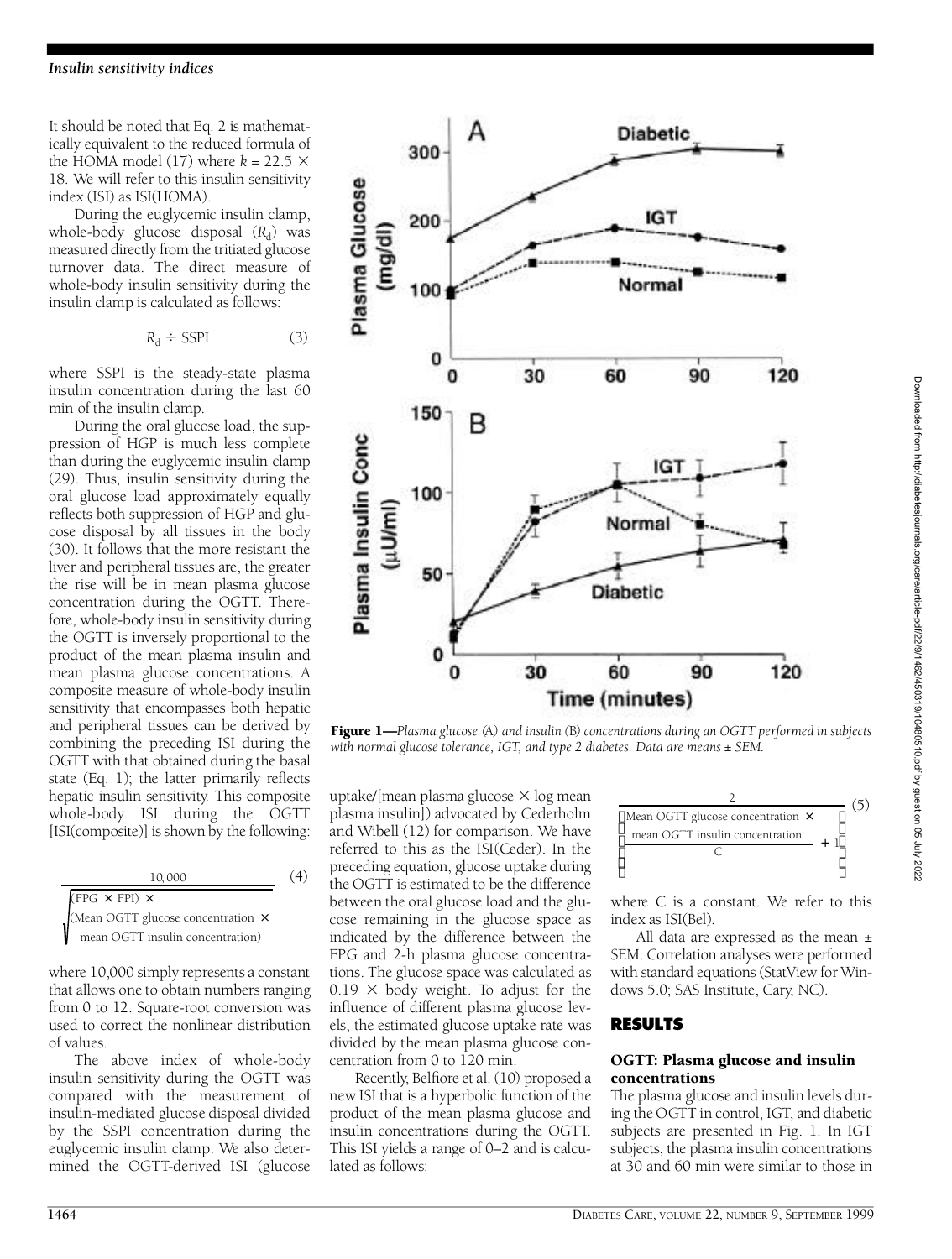|                                                      |                                                                        | 1,000<br>$EGP \times FPI$ | $R_{\rm d}$<br>SSPI | k<br>$FPI \times FPG$ | Uptake<br>$\overline{G} \times \log I$ | 2<br>$(\overline{G} \times I)/C + 1$ | 10,000<br>$\sqrt{\text{FPG} \times \text{FPI}} \times (\overline{G} \times \overline{I})$ |
|------------------------------------------------------|------------------------------------------------------------------------|---------------------------|---------------------|-----------------------|----------------------------------------|--------------------------------------|-------------------------------------------------------------------------------------------|
| Hepatic sensitivity (tracer)                         | 1,000<br>$EGP \times FPI$                                              | 1                         |                     |                       |                                        |                                      |                                                                                           |
| Whole-body insulin<br>sensitivity<br>(insulin clamp) | $\frac{R_{\rm d}}{\rm SSPI}$                                           | 0.698                     | $\mathbf 1$         |                       |                                        |                                      |                                                                                           |
| Insulin (hepatic)<br>sensitivity (HOMA)              | k<br>$FPI \times FPG$                                                  | 0.668                     | 0.691               | 1                     |                                        |                                      |                                                                                           |
| Insulin sensitivity<br>from OGTT                     |                                                                        |                           |                     |                       |                                        |                                      |                                                                                           |
| Cederholm                                            | Uptake<br>$\overline{G \times log I}$                                  | 0.503                     | 0.623               | 0.681                 | 1                                      |                                      |                                                                                           |
| Belfiore                                             | 2<br>$\overline{(\overline{G} \times I)/C}$ + 1                        | 0.472                     | 0.543               | 0.512                 | 0.538                                  | 1                                    |                                                                                           |
| Composite                                            | 10,000<br>$\sqrt{\text{[FPG x FPI]} \times (\overline{\text{G x I}})}$ | 0.670                     | 0.732               | 0.920                 | 0.737                                  | 0.763                                | 1                                                                                         |

#### Table 2—*Correlation matrix between indices of whole-body insulin sensitivity derived from the euglycemic insulin clamp and OGTT*

There were 153 observations in this computation. Hepatic  $\frac{1}{EGP \times FPI}$  and whole-body  $\frac{a}{SSPI}$  insulin sensitivity during the euglycemic insulin clamp *R*d SSPI  $rac{a}{SSPI}$ 1, 000 EGP × FPI  $\frac{1,000}{EGP \times FPI}$ 

represent the standard against which the indices of hepatic  $\left| \cdot \right|$   $\left| \cdot \right|$   $\left| \cdot \right|$   $\left| \cdot \right|$   $\left| \cdot \right|$   $\left| \cdot \right|$   $\left| \cdot \right|$   $\left| \cdot \right|$   $\left| \cdot \right|$   $\left| \cdot \right|$   $\left| \cdot \right|$   $\left| \cdot \right|$   $\left| \cdot \right|$   $\left| \cdot \right|$   $\left| \cdot \$  $ISI(ced) = \frac{Uptake}{\sqrt{2} + 1}$  $ISI\left(Ced\right) = \frac{Uptake}{\overline{G} \times log\overline{I}}$ ,  $ISI\left(Bel\right) =$  $\text{ISI} \left( \text{HOMA} \right) = \frac{k}{\text{FPI} \times \text{FPG}}$ , k = 22.5 × 18 and whole-body  $ISI(HOMA) = \frac{k}{FPI \times FPG}$ , k = 22.5 × 18  $\overline{a}$ 

insulin sensitivity during the OGTT are compared. C, constant value;  $\overline{G}$ , mean plasma glucose concen tra-2  $\frac{2}{(\text{G} \times \text{I})/C + 1}$ , ISI (composite) =  $\frac{10,000}{\sqrt{\text{FPG} \times \text{FPI} \times 1}}$ FPG  $\times$  FPI  $\times$   $\overline{\mathsf{G}}$   $\times$   $\overline{\mathsf{I}}$ 

tion during OGTT; I, mean plasma insulin concentration during OGTT.

subjects with normal glucose tolerance, whereas the 90- and 120-min levels were increased. In type 2 diabetic subjects, the 30- and 60-min plasma insulin concentrations were significantly reduced compared with subjects with both normal glucose tolerance and IGT.

#### Hepatic insulin sensitivity

The inverse of the product of basal EGP (primarily hepatic) measured with  $3-[3H]$ glucose and the FPI concentration provides a direct measure of hepatic sensitivity to insulin under postabsorptive conditions. This measurement agrees reasonably well  $(r = 0.69, P < 0.0001)$  with the HOMAderived measure ( $k$ /FPI  $\times$  FPG) of hepatic insulin sensitivity (Table 2). The correlation was equally strong in subjects with normal glucose tolerance and type 2 diabetes.

Although the direct measure of hepatic insulin sensitivity  $(1,000/\text{EGP} \times \text{FPI})$  correlated well ( $r = 0.70, P \le 0.0001$ ) with the measurement of whole-body insulin sensitivity, the correlation is significantly less than unity. This results from the presence of a significant number of individuals with normal or near-normal hepatic sensitivity to insulin but impaired whole-body (primarily muscle) insulin sensitivity and vice versa (Fig. 2).

#### Whole-body insulin sensitivity

Whole-body insulin sensitivity measured with the euglycemic insulin clamp (R<sub>d</sub>/SSPI) correlated closely ( $r = 0.73$ ,  $P < 0.0001$ ) with our proposed measurement of insulin sensitivity from the OGTT (Fig. 3). This correlation was most robust in subjects with normal glucose tolerance  $(r = 0.73)$ ,  $P < 0.0001$ ) (Table 3) and in subjects with IGT  $(r = 0.66, P < 0.0001)$  (Table 4) and was somewhat weaker in type 2 diabetic individuals ( $r = 0.54$ ,  $P < 0.0001$ ) (Table 5). The lower correlation coefficient in diabetic patients most likely reflects the

decline in insulin secretion in this group (Fig. 1). The ISI(HOMA)  $(r = 0.69, P <$ 0.0001), ISI(Ceder) ( $r = 0.62$ ,  $P < 0.0001$ ), and ISI(Bel) ( $r = 0.54$ ,  $P < 0.0001$ ) estimates of whole-body insulin sensitivity yielded correlation coefficients (compared with the insulin clamp) that were somewhat lower than the estimate derived from the method that we have proposed. The correlation coefficients derived from the Cederholm ( $P < 0.05$ ) and Belfiore ( $P <$ 0.01) estimates were significantly less than the one we propose. There was no correlation between the G/I ratio during the OGTT and the measure of insulin sensitivity from the insulin clamp  $(r = -0.02, \text{NS})$ .

**CONCLUSIONS** — Insulin resistance is a common metabolic abnormality that characterizes individuals with various medical disorders, including type 2 diabetes  $(1,3,31,32)$  and obesity  $(33)$ . Insulin resistance is present in approximately 20–25%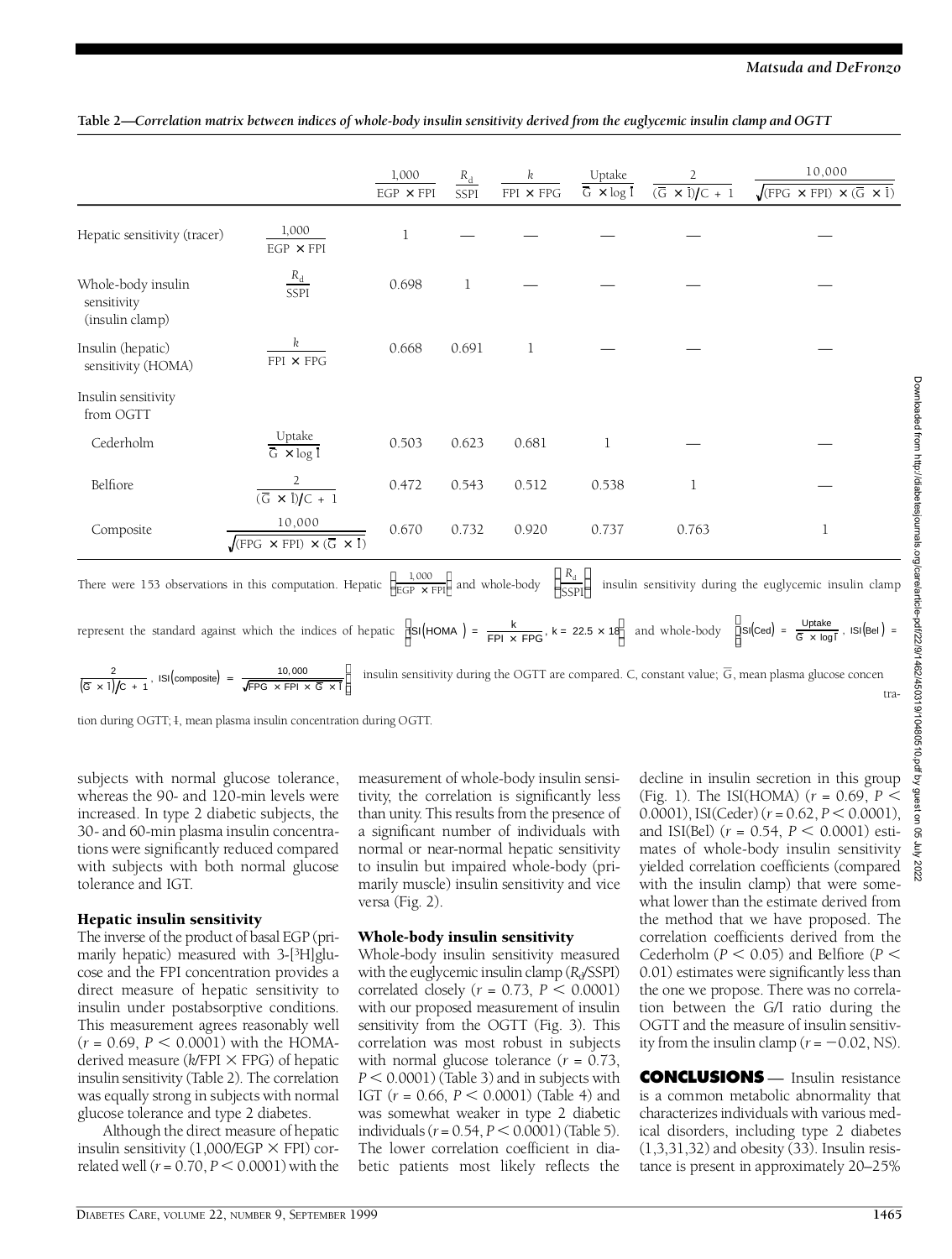

**Figure 2—***Relationship between hepatic insulin sensitivity (1,000/HGP*  $\times$  *FPI) and whole-body insulin sensitivity (Rd/SSPI). Although a reasonably good correlation (r = 0.70, P < 0.001) between these vari ables exists, there are a significant number of individuals with normal or near-normal hepatic insulin sensitivity but impaired whole-body (primarily muscle) insulin sensitivity and vice versa.*

of the nondiabetic population and occurs in association with many cardiovascular and metabolic abnormalities (e.g., hypertension, dyslipidemia, atherosclerotic cardiovascular disease, central obesity, IGT, microalbuminuria, and elevated plasminogen activator inhibitor-1). This constellation of disorders has collectively been referred to as the insulin resistance syndrome (34,35). Because impaired insulin action is an underlying feature of these commonly encountered clinical disorders, there has been widespread interest in the development of techniques to assess insulin sensitivity in humans in vivo (5). The euglycemic insulin clamp technique generally is considered to represent the most definitive method to quantitate whole-body insulin sensitivity in humans (2). When used in combination with radiolabeled glucose, the insulin clamp allows one to quantify the individual contributions of hepatic and peripheral (primarily muscle) insulin sensitivity to whole-body insulin-mediated glucose metabolism (3,31,32). In this study, we describe a simple method to provide indices of hepatic and whole-body insulin sensitivity from measurements of plasma glucose and insulin concentrations during the OGTT and have compared

these ISIs with those derived from the euglycemic insulin clamp technique. Subjects who participated in the study had a range of glucose tolerance that varied from normal glucose tolerance to IGT to overt diabetes.

Many authors have noted that the diagnosis of diabetes can vary by as much as 15–20%, depending on whether one uses the FPG concentration  $(\geq 126 \text{ mg/dl})$  or the 2-h plasma glucose concentration  $(\geq 200 \text{ mg/dl})$  during the OGTT (36,37) as the diagnostic criteria. We believe that this variability represents the contribution of different metabolic and genetic abnormalities to the development of glucose intolerance in individuals with type 2 diabetes. Thus, some type 2 diabetic individuals have a predominant defect in hepatic insulin sensitivity and present with an excessive basal rate of HGP and fasting hyperglycemia, whereas others have a more pronounced disturbance in peripheral (primarily muscle) sensitivity to insulin and present with postmeal glucose intolerance. This is clearly demonstrated in Fig. 2, where one can identify individuals with hepatic insulin resistance and normal or near-normal glucose tolerance and vice versa. The ability to more p recisely phenotype patients with type 2 diabetes may enhance our ability to identify genes responsible for the development of type 2 diabetes in humans (38). The observation that hepatic and peripheral insulin sensitivity can differ considerably in the same individual also raises concern about the use of the HOMA technique to provide a measure of in vivo insulin sensitivity (17–19) because an assumption of this model is that hepatic and peripheral insulin sensitivity are equivalent. Moreover, there are several other major assumptions in the



Figure 3—*Comparison of the proposed ISI during the OGTT [ISI(composite)] and the rate of insulinmediated glucose disposal during the euglycemic insulin clamp*  $(r = 0.73, P < 0.0001)$ *.*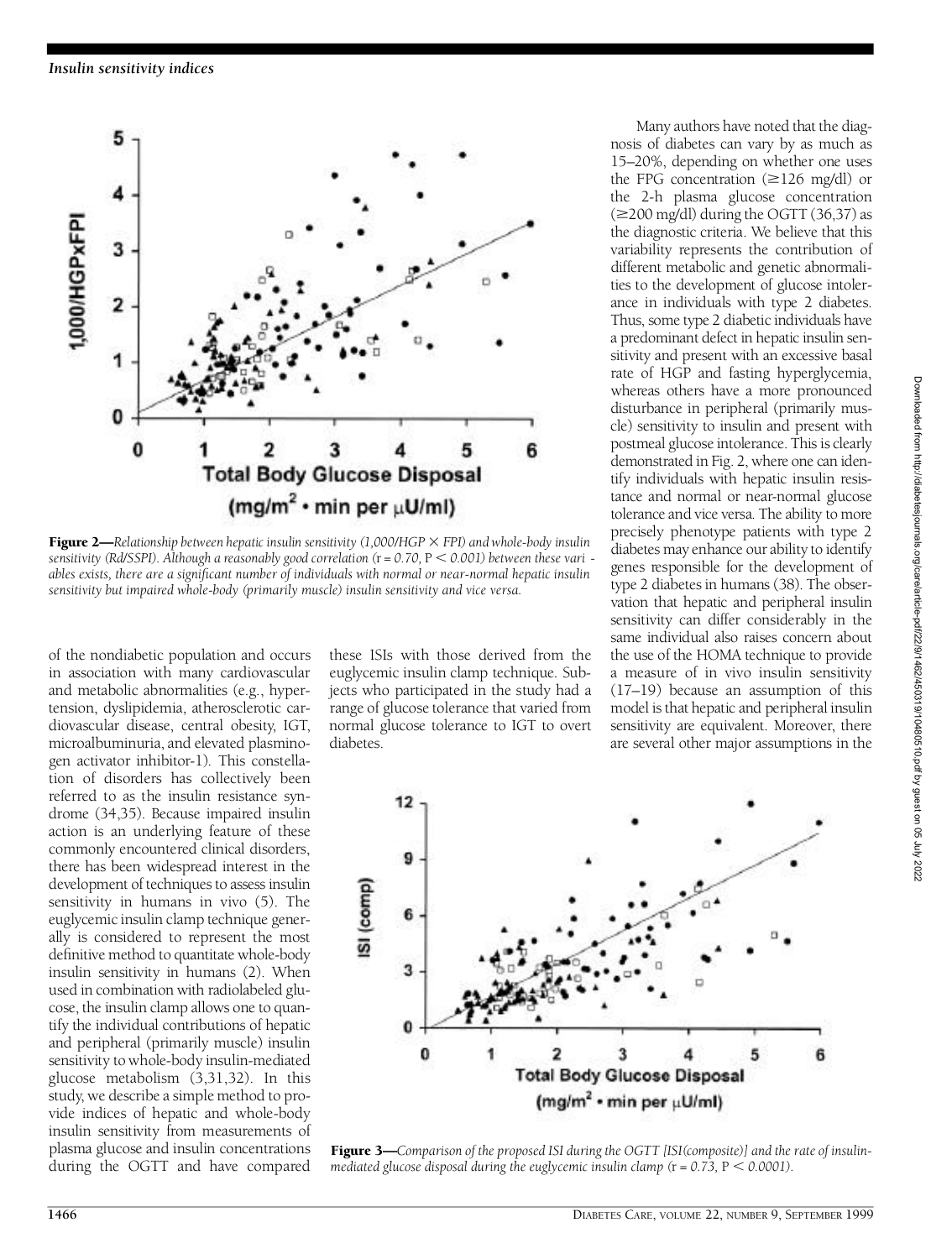|                                                                                 | 1,000<br>$EGP \times FPI$ | $R_{\rm d}$<br><b>SSPI</b> | k<br>$FPI \times FPG$ | Uptake<br>$\overline{G} \times \log I$ | 2<br>$\overline{(\overline{G} \times I)/C + 1}$ | 10,000<br>$\sqrt{\text{[FPG x FPI]} \times (\overline{G} \times I)}$ |
|---------------------------------------------------------------------------------|---------------------------|----------------------------|-----------------------|----------------------------------------|-------------------------------------------------|----------------------------------------------------------------------|
| 1,000<br>$EGP\,\times\,FPI$                                                     | 1                         |                            |                       |                                        |                                                 |                                                                      |
| $\frac{R_{\rm d}}{\rm SSPI}$                                                    | 0.684                     | 1                          |                       |                                        |                                                 |                                                                      |
| $\boldsymbol{k}$<br>${\rm FPI}$ $\times$ ${\rm FPG}$                            | 0.633                     | 0.654                      | 1                     |                                        |                                                 |                                                                      |
| $\frac{\text{Update}}{\overline{\text{G}} \times \log \overline{\text{I}}}$     | 0.318                     | 0.523                      | 0.503                 | 1                                      |                                                 |                                                                      |
| $\overline{2}$<br>$\overline{(\overline{G} \times I)/C + 1}$                    | 0.479                     | 0.654                      | 0.659                 | 0.849                                  | 1                                               |                                                                      |
| 10,000<br>$\sqrt{\text{[FPG x FPI]} \times (\overline{G} \times \overline{I})}$ | 0.613                     | 0.727                      | 0.935                 | 0.709                                  | 0.852                                           | л<br>$\mathbf{\mathbf{I}}$                                           |

Table 3—Correlation matrix between indices of insulin sensitivity derived from the euglycemic insulin clamp and OGTT in subjects with normal *glucose tolerance*

See footnote for Table 2.

HOMA technique that are not likely to be correct (5). Nonetheless, despite this concern, we observed a good correlation between the ISI(HOMA) and that measured directly from the insulin clamp. The positive correlation between the correlation between the ISI(HOMA) and that measured with the insulin clamp is not surprising because our results demonstrate that hepatic and muscle sensitivity to insulin are reasonably correlated. However, from a pathophysiological standpoint, in any given individual, the ISI(HOMA) (primarily liver) and the new composite index (muscle plus liver) provide different information. In a recent publication, Bonora et al. (39) reported an excellent correlation ( $r = 0.79$ ,  $P < 0.0001$ ) between HOMA and insulin clamp-derived meas-

ures of insulin sensitivity. It should be noted, however, that the investigators (39) used an insulin infusion rate of  $20 \,\mathrm{mU\cdot m^{-2}\cdot min^{-1}}$ , which would cause an incomplete suppression of HGP and a much smaller stimulation of peripheral (muscle) glucose uptake. These differences may explain the higher correlation between HOMA-derived and insulin clamp-derived measures of insulin

| Table 4—Correlation matrix between indices of insulin sensitivity derived from the euglycemic insulin clamp and OGTT in subjects with IGT |  |  |
|-------------------------------------------------------------------------------------------------------------------------------------------|--|--|
|                                                                                                                                           |  |  |

|                                                                                                         | 1,000<br>$EGP \times FPI$ | $R_{\rm d}$<br>SSPI | k<br>$FPI \times FPG$ | Uptake<br>$\overline{G} \times \log I$ | 2<br>$\overline{(\overline{G} \times I)/C + 1}$ | 10,000<br>$\sqrt{\text{FPG}} \times \text{FPI} \times (\overline{\text{G}} \times \overline{\text{I}})$ |
|---------------------------------------------------------------------------------------------------------|---------------------------|---------------------|-----------------------|----------------------------------------|-------------------------------------------------|---------------------------------------------------------------------------------------------------------|
| 1,000<br>$EGP\,\times\,FPI$                                                                             | $\,1$                     |                     |                       |                                        |                                                 |                                                                                                         |
| $\frac{R_{\rm d}}{\rm SSPI}$                                                                            | 0.52                      | 1                   |                       |                                        |                                                 |                                                                                                         |
| k<br>$FPI \times FPG$                                                                                   | 0.352                     | 0.558               | 1                     |                                        |                                                 |                                                                                                         |
| Uptake<br>$\overline{G} \times \log I$                                                                  | 0.304                     | 0.481               | 0.455                 | 1                                      |                                                 |                                                                                                         |
| $\overline{2}$<br>$\overline{(\overline{G} \times I)/C + 1}$                                            | 0.409                     | 0.541               | 0.485                 | 0.861                                  | 1                                               |                                                                                                         |
| 10,000<br>$\sqrt{\text{FPG} \times \text{FPI} \times (\overline{\text{G}} \times \overline{\text{I}})}$ | 0.435                     | 0.663               | 0.831                 | 0.81                                   | 0.836                                           | 1                                                                                                       |

See footnote for Table 2.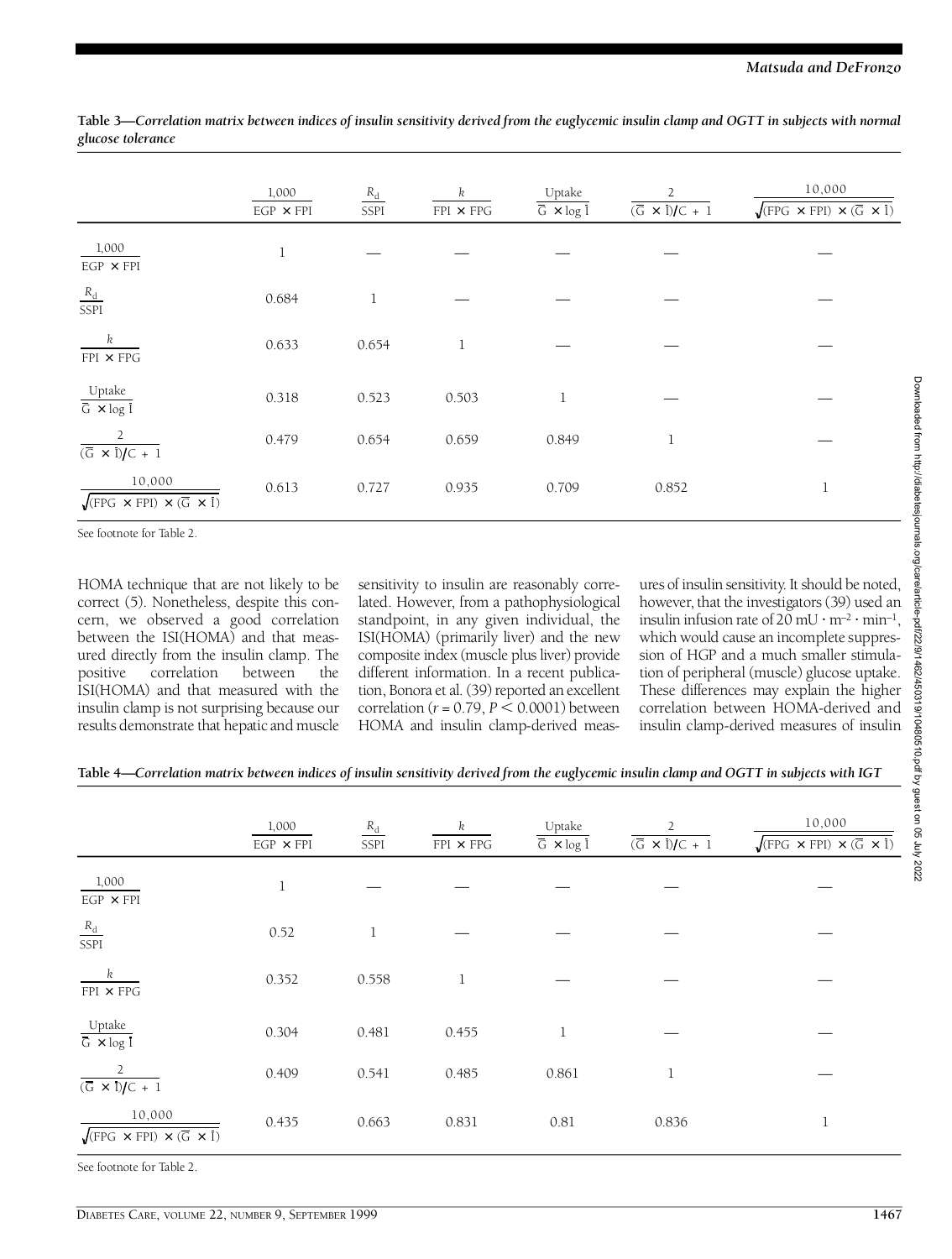Table 5—Correlation matrix between indices of insulin sensitivity derived from the euglycemic insulin clamp and OGTT in subjects with type 2 *d i a b e t e s*

|                                                                                | 1,000<br>$EGP \times FPI$ | $R_{\rm d}$<br>SSPI | k<br>$FPI \times FPG$ | Uptake<br>$\overline{G} \times \log I$ | $\overline{2}$<br>$\overline{(\overline{G} \times I)/C + 1}$ | 10,000<br>$\sqrt{\text{[FPG x FPI]} \times (\overline{G} \times I)}$ |
|--------------------------------------------------------------------------------|---------------------------|---------------------|-----------------------|----------------------------------------|--------------------------------------------------------------|----------------------------------------------------------------------|
| 1,000<br>$EGP\,\times\,FPI$                                                    | 1                         |                     |                       |                                        |                                                              |                                                                      |
| $\frac{R_{\rm d}}{\rm SSPI}$                                                   | 0.623                     | 1                   |                       |                                        |                                                              |                                                                      |
| k<br>$FPI \times FPG$                                                          | 0.634                     | 0.511               | 1                     |                                        |                                                              |                                                                      |
| $\frac{\text{Update}}{\overline{\text{G}} \times \log \overline{\text{I}}}$    | 0.535                     | 0.395               | 0.641                 | 1                                      |                                                              |                                                                      |
| 2<br>$(\overline{G} \times I)/C + 1$                                           | 0.55                      | 0.481               | 0.541                 | 0.691                                  | $\mathbf 1$                                                  |                                                                      |
| 10,000<br>$\sqrt{\text{FPG} \times \text{FPI} \times (\overline{G} \times I)}$ | 0.669                     | 0.544               | 0.898                 | 0.751                                  | 0.806                                                        | $\mathbf 1$                                                          |

See footnote for Table 2.

sensitivity in Bonora et al.'s study (39) and our study. Other investigators have reported a poor correlation between the measures of insulin sensitivity obtained from HOMA and the euglycemic insulin clamp (20).

Several large studies have shown that the minimal model technique provides correlation coefficients of only 0.5–0.6 when compared with the euglycemic insulin clamp (40–42), and the limitations of the minimal model technique recently have been reviewed (43). When compared with the euglycemic insulin clamp, the insulin suppression test provides correlation coefficients  $(r = 0.8 - 0.9)$  that are higher than those calculated from the minimal model (44). This is not surprising because the insulin suppression test basically is an insulin clamp study performed at hyperglycemic (diabetic) or near-normoglycemic (nondiabetic) levels.

Because of its precision in quantitating insulin sensitivity under physiological conditions of insulinemia and glycemia, and because it can easily be combined with other methods (e.g., tracer glucose infusion, indirect calorimetry, limb balance), the euglycemic insulin clamp remains the preferred technique to evaluate the contribution of impaired insulin sensitivity to overall glucose homeostasis (5). However, the OGTT remains the most commonly performed test to examine glucose tolerance. Although many authors have proposed the use of the

G/I ratio (absolute or incremental) as an index of insulin sensitivity (15,16), no one has correlated the G/I ratio during the OGTT with the direct measurement of insulin sensitivity with the euglycemic insulin clamp. In 153 subjects who received both an OGTT

and an insulin clamp, we found no correlation ( $r = -0.02$ , NS) between the G/I ratio during the OGTT and the measurement of insulin sensitivity during the insulin clamp. One could argue that this poor correlation results from the fact that the OGTT



Figure 4—*Use of the plasma G/I ratio during the OGTT to provide an index of insulin sensitivity. Sub jects B and C have the same plasma glucose profile, but subject B requires twice as much insulin to main tain normoglycemia. It follows, therefore, that subject B must be resistant to insulin and have a lower (by 50%) G/I ratio. Subject A produces an amount of insulin that is identical to that of subject B but has a plasma glucose curve that is much higher than that of subject B. According to the previous line of rea soning, subject A should be more resistant than subject B (i.e., he should have a lower G/I ratio), but the opposite is true.*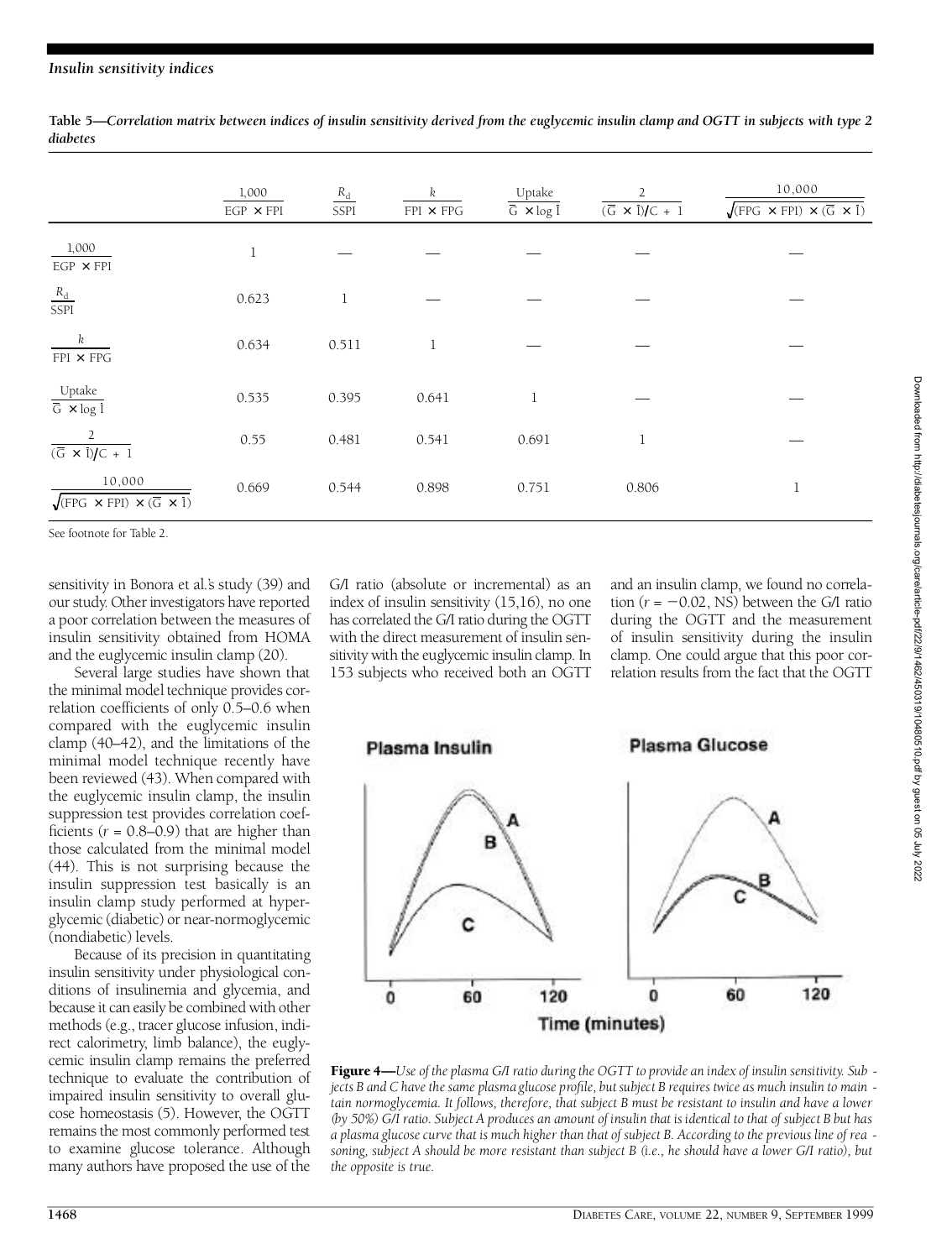measures both glucose effectiveness and insulin sensitivity, whereas the insulin clamp measures only the latter. However, the indices of insulin sensitivity derived from the euglycemic insulin clamp and the hyperglycemic clamp agree closely (2). The fallacy in the use of the G/I ratio as an index of insulin sensitivity is obvious from the three OGTTs p resented in Fig. 4. Subject B and subject C have the same plasma glucose profile, but subject B requires twice as much insulin to maintain normoglycemia. It follows, therefore, that subject B must be resistant to insulin and have a lower (by 50%) G/I ratio. Subject A produces an amount of insulin that is identical to that of subject B but has a plasma glucose curve that is much higher than that of subject B. According to the previous line of reasoning, subject A should be more resistant than subject B (i.e., he should have a lower G/I ratio), but the opposite is t rue. This simple case analysis illustrates the p roblems inherent in the use of the G/I ratio to provide an index of insulin sensitivity.

Some investigators have advocated the use of the product of the plasma glucose and insulin concentrations during the OGTT as an index of whole-body insulin sensitivity  $(6,7)$ . Intuitively, this formula makes more sense. A high plasma insulin concentration in the presence of a normal or increased plasma glucose concentration indicates the presence of insulin resistance. Moreover, the higher the plasma insulin response and the higher the plasma glucose level, the more severe must be the state of insulin resistance. It is evident from Fig. 4 that the product of the plasma glucose and insulin concentrations (not the G/I ratio) p rovides the better index of insulin sensitivity. The lower the (glucose  $\times$  insulin) p roduct, the more sensitive are the tissues of the body to insulin. Nonetheless, a rigorous test of this hypothesis has yet to be carried out. Therefore, we compared the glucose  $\times$ insulin index of insulin sensitivity (1/(glu- $\cos \theta \times \sin \theta$ ) during the OGTT with the rate of insulin-mediated glucose disposal during the euglycemic insulin clamp. These two indices were reasonably well correlated  $(r = 0.56, P < 0.0001)$ . Glucose uptake from the plasma compartment divided by the product of the plasma glucose and insulin (or log insulin) concentrations also has been suggested as an index of insulin sensitivity (11,12). In our study, this index of whole-body insulin sensitivity, which represents the combined effect of insulin to stimulate peripheral glucose uptake and to suppress EGP, correlated well  $(r = 0.62, P <$ 

0.0001) with the rate of insulin-mediated glucose disposal during the euglycemic insulin clamp. The index of insulin sensitivity proposed by Belfiore et al.  $(10)$  correlated least well with the insulin clamp results (Table 2). By using the data available from the OGTT, we have developed a new index (Eq. 4) of whole-body insulin sensitivity that represents a composite of hepatic and peripheral tissues and considers insulin sensitivity in the basal state (FPG  $\times$  FPI) and after the ingestion of a glucose load (mean plasma insulin  $\times$  mean plasma glucose). This index correlated strongly (*r* =  $0.73$ ,  $P < 0.0001$ ) with the direct measure of insulin sensitivity derived from the euglycemic insulin clamp. In fact, this correlation is higher than that provided by the minimal model technique (40–42). Because an OGTT is routinely performed in most metabolic and epidemiological studies, an easily calculated index of whole-body insulin sensitivity (Eq. 4) is readily available and can be used to rank individuals according to the ability of their tissues to respond to insulin. Because this index is more robust than that provided by the minimal model technique, and because the OGTT also provides an index of insulin secretion (20,45), we suggest that the OGTT can be used effectively to define insulin sensitivity and secretory defects in individuals with impaired glucose homeostasis.

Acknowledgments- This work was supported by National Institutes of Health Grant AM24092, General Clinical Research Center Grant M01-RR-01346, a Veterans Administration Merit Award, and the Veterans Affairs Medical Research Fund.

The authors thank Jerry Lynn Beesley for expert secretarial assistance in preparing the manuscript.

#### **R e f e re n c e s**

- 1. DeFronzo R: Lilly Lecture 1987: The triumvirate: beta-cell, muscle, liver: a collusion responsible for NIDDM. *Diabetes* 37: 667–687, 1988
- 2. DeFronzo R, Tobin J, Andres R: Glucose clamp technique: a method for quantifying insulin secretion and resistance. Am J Physiol 237:E214–E223, 1979
- 3. DeFronzo R, Simonson D, Ferrannini E: Hepatic and peripheral insulin resistance: a common feature of type 2 (non-insulindependent) and type 1 (insulin-dependent) diabetes mellitus. Diabetologia 23:313-319, 1982
- 4. Bergman R, Finegood D, Ader M: Assessment of insulin sensitivity in vivo. *Endocrinol*

*R e v* 6:45–86, 1985

- 5 . Matsuda M, DeFronzo R: In vivo measurement of insulin sensitivity in humans. In *Clinical Research in Diabetes and Obesity:* Part I: Methods, Assessment, and Metabolic *Regulation. Draznin B, Rizza R, Eds. Totowa,* NJ, Humana Press, 1997, p. 23–65
- 6 . Levine R, Haft D: Carbohydrate homeostasis. N Engl J Med 283:237-246, 1970
- 7 . Myllynen P, Koivisto V, Nikkila E: Glucose intolerance and insulin resistance accompany immobilization. Acta Med Scand 222: 75–81, 1987
- 8. Yalow R, Berson S: Assay of plasma insulin in human subjects by immunological methods. Nature 184:1648-1649, 1959
- 9. Yalow R, Berson S: Immunoassay of endogenous plasma insulin in man*. J Clin I n v e s t* 39:1157–1175, 1960
- 10. Belfiore F, Iannello S, Volpicelli G: Insulin sensitivity indices calculated from basal and OGTT-induced insulin, glucose, and FFA levels. *Mol Gen Metab* 63:134-141, 1 9 9 8
- 11. Cederholm J, Wibell L: Evaluation of insulin release and relative peripheral resistance with use of the oral glucose tolerance test: a study in subjects with normoglycemia, glucose intolerance and noninsulin-dependent diabetes mellitus*. S c a n d J Clin Lab Invest* 45:741–751, 1986
- 12. Cederholm J, Wibell L: Insulin release and peripheral sensitivity at the oral glucose tolerance test. Diabetes Res Clin Pract 10: 167–175, 1990
- 13. Lindahl B, Asplund K, Hallmans G: High serum insulin, insulin resistance and their associations with cardiovascular risk factors: the Northern Sweden MONICA population study. *J Intern Med* 234:263-270, 1993
- 14. Frati A, Iniestra F, Ariza C: Acute effect of cigarette smoking on glucose tolerance and  $other$  cardiovascular risk factors. Diabetes *C a re* 19:112–118, 1996
- 15. Caro J: Insulin resistance in obese and nonobese man. J Clin Endocrinol Metab 73: 691–695, 1991
- 16. Vaccaro F, Cianfarani S, Pasquino A, Boscherini B: Is obesity-related insulin status the cause of blunted growth hormone secretion in Turner's syndrome? Metabolism 44:1033–1037, 1995
- 17. Turner R, Holman R, Matthews D, Hockaday T, Peto J: Insulin deficiency and insulin resistance interaction in diabetes: estimation of their relative contribution by feedback analysis from basal plasma insulin and glucose concentrations. Metabolism 28: 1086–1096, 1979
- 18. Matthews D, Hosker J, Rudenski A, Naylor B, Treacher D, Turner R: Homeostasis model assessment: insulin resistance and b-cell function from fasting plasma glucose and insulin concentrations in man*. D i a b e t o l o g i a* 28:412–419, 1985
- 19. Hosker J, Matthews D, Rudenski A, Burnett

ded from http:

tesjournals.org/care/article